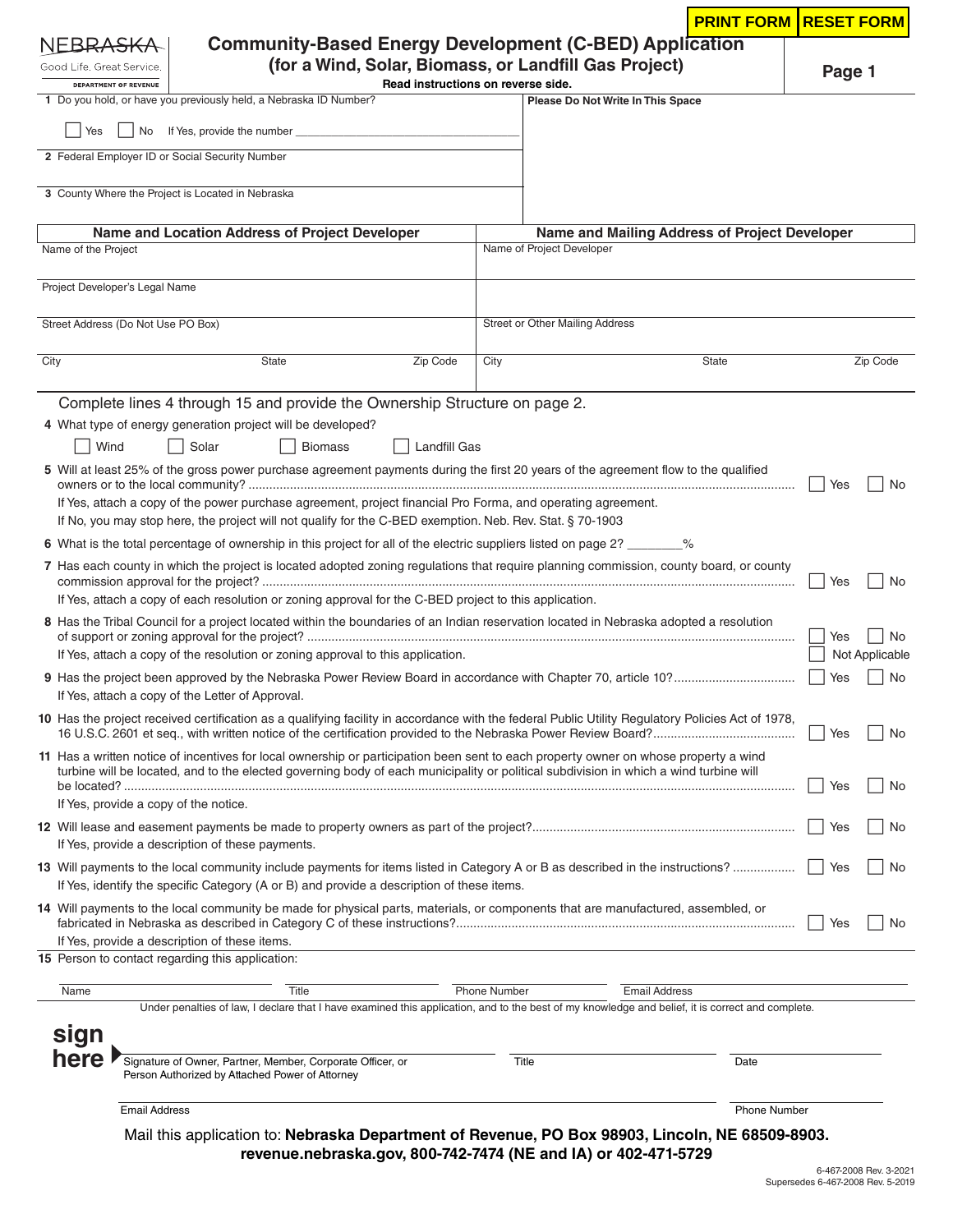## **Instructions**

Who Must File. The project developer must file this application and receive approval to obtain a sales tax exemption on purchases of qualified materials for use in the manufacture, installation, construction, repair, or replacement of qualified community-based energy development (C-BED) projects.

**When and Where to File.** This application along with the Ownership Structure, Page 2 may be submitted when all required documentation is available and can accompany the completed application. Required documentation includes, but is not limited to the power purchase agreement, project financial Pro Forma, resolution or zoning approval, Nebraska Power Review Board letter of approval, and descriptions of payments made to the local community for lease or easements and items described in Category A, B, or C of the instructions. **Do not submit your application until all required documentation is included.** 

The completed application must be filed with the Nebraska Department of Revenue, PO Box 94818, Lincoln, NE 68509-4818.

**Payments to the Local Community.** Payments to the local community include payments made to local residents, property owners, or governments for:

**Category A.** Engineering, procurement, construction, geotechnical, environmental, meteorological, or legal services provided by a company organized in Nebraska that has employed at least five Nebraska residents for at least 18 months prior to the date of application;

**Category B.** Concrete, steel, gravel, and other components, equipment, materials, or services that are necessary to permit or construct the C-BED project. These items may include a wind charger, wind turbines, towers, blades, wire, solar panels, solar collectors, solar tiles, photovoltaic cells, batteries, static inverters, charge controllers, fuel storage structures, handlers, collectors, purifiers, burners, boilers, electrical generators, stack and emission control equipment, substations, and power lines connecting the devices together or connecting the project to the electrical grid system. To qualify as payments to the local community, these items must be provided by a business organized or incorporated in Nebraska that has employed at least five Nebraska residents for at least 18 months prior to the date of application; or

**Category C.** Parts, materials, or components that are manufactured in Nebraska that are not included in either Category A or B.

**Sales and Use Tax Certificate of Exemption.** Upon approval of this C-BED application, the Nebraska Department of Revenue (DOR) will issue a sales and use tax certificate of exemption to the project developer. The certificate of exemption can be used by the project developer and all contractors to purchase qualified materials for use in the project exempt from sales tax.

**Changes in Ownership Structure.** If there is any change in the ownership structure after DOR's approval of this application, including a change of an equity partner, a new application must be submitted to DOR. If the new application is not approved, all purchases of materials subsequent to the change in ownership structure are taxable.

**Email**. By entering an email address, the taxpayer acknowledges that DOR may contact the taxpayer by email. The taxpayer accepts any risk to confidentiality associated with this method of communication. DOR will send all confidential information by secure email or the State of Nebraska's file share system. If you do not wish to be contacted by email, write "Opt Out" on the line labeled "email address."